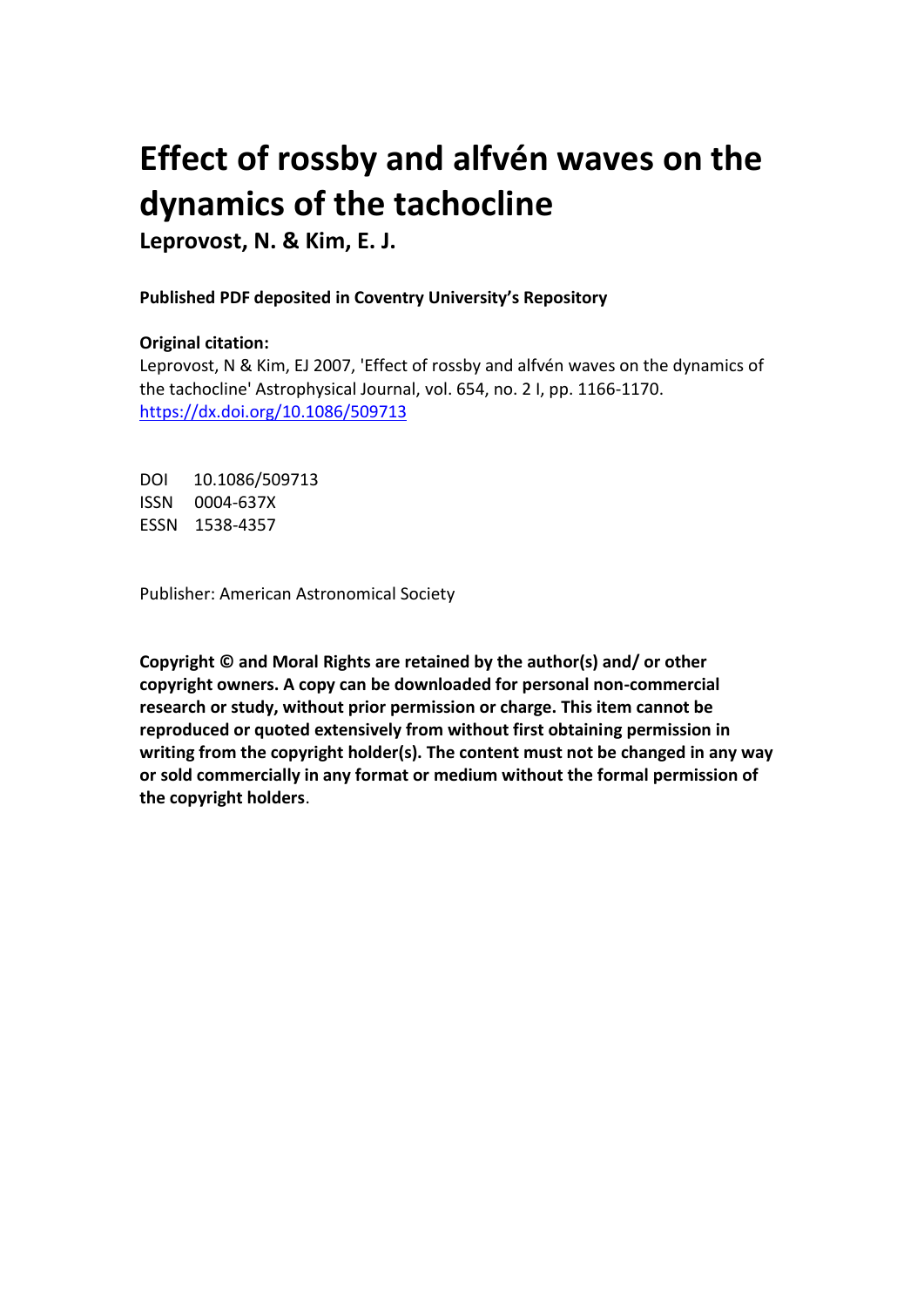### EFFECT OF ROSSBY AND ALFVÉN WAVES ON THE DYNAMICS OF THE TACHOCLINE

Nicolas Leprovost and Eun-jin Kim

Department of Applied Mathematics, University of Sheffield, Sheffield, UK Received 2006 July 14; accepted 2006 September 22

#### ABSTRACT

To understand magnetic diffusion, momentum transport, and mixing in the interior of the Sun, we consider an idealized model of the tachocline, namely, magnetohydrodynamic (MHD) turbulence on a  $\beta$ -plane subject to a large-scale shear (provided by the latitudinal differential rotation). This model enables us to self-consistently derive the influence of shear, Rossby, and Alfvén waves on the transport properties of turbulence. In the strong magnetic field regime, we find that the turbulent viscosity and diffusivity are reduced by magnetic fields only, as in the two-dimensional MHD case (without Rossby waves). In the weak magnetic field regime, we find a crossover scale  $(L_R)$  from a Alfvén-dominated regime (on small scales) to a Rossby-dominated regime (on large scales). For parameter values typical of the tachocline,  $L_R$  is larger than the solar radius so that Rossby waves are unlikely to play an important role in the transport of magnetic field and angular momentum. This is mainly due to the enhancement of magnetic back-reaction by shearing, which efficiently generates small scales, and thus strong currents.

Subject headings: Sun: interior - Sun: rotation - turbulence

#### 1. INTRODUCTION

Data from global helioseismology (Thompson et al. 2003) have shed some light on the internal rotation of the Sun. Throughout the convective envelope, the rotation rate decreases monotonically toward the poles. Near the base of the convection zone, there is a sharp transition between differential rotation in the convective envelope and nearly uniform rotation in the radiative interior. This transition region has become known as the solar tachocline (Spiegel & Zahn 1992), and its thickness has been constrained to be only a few percent of the solar radius by helioseismic data (Charbonneau et al. 1999). The rotation rate of the radiative interior is intermediate between the equatorial and polar regions of the convection zone. Thus, the radial angular velocity gradient across the tachocline is positive at low latitudes and negative at high latitudes. The tachocline is most probably located below the convection zone (Charbonneau et al. 1999), but part of it might be included in the overshooting region where turbulent plumes coming from the convection zone can induce turbulent motions. This overshooting layer contains a prominent latitudinal differential rotation. It is thus of primary importance to understand the physics pertinent to such a turbulent layer in the presence of strong shear. In particular, as the tachocline links two regions of very different transport properties, theoretical predictions of transport coefficients are essential to understand its long-term dynamics (e.g., its thickness). For instance, different mechanisms have been invoked to stabilize this transition layer against the radiative broadening during the solar evolution. First, since the radial mixing is ineffective due to the stable stratification in the tachocline, Spiegel & Zahn (1992) suggested that the efficient turbulent transport of angular momentum (eddy viscosity) in the horizontal direction could be responsible for the confinement of the tachocline. Other models rely on the existence of a magnetic field fully contained in the radiative zone (Rüdiger & Kichatinov 1996; Gough & McIntyre 1998; MacGregor & Charbonneau 1999). Specifically, Rüdiger & Kichatinov (1996) have shown that this configuration could explain the dynamics of the tachocline if the effective viscosity is larger by at least 4 orders of magnitude than its molecular value. Gough & McIntyre (1998) and MacGregor & Charbonneau (1999) have estimated

the thickness of the tachocline by balancing the shearing of the poloidal field with the resistive dissipation of the toroidal magnetic field. However, in this estimate, the turbulent diffusivity and viscosity might be more relevant than the molecular values. The tachocline is also important for the generation of magnetic field inside the Sun (by means of a dynamo process), whose operation crucially depends on the values of effective (eddy) viscosity and magnetic diffusivity (Parker 1993; Tobias 2005).

The purpose of this paper is to provide a consistent theory of momentum transport and magnetic field diffusion in the tachocline. In view of the tendency of two-dimensional (2D) turbulence in a stably stratified layer, we focus on the dynamics in the (local) horizontal plane orthogonal to the density gradient, by incorporating the effects of rotation and toroidal magnetic fields. Specifically, the latitudinal differential rotation is represented by a large-scale shear flow, while the latitudinal variation in the Coriolis force is captured by using a local  $\beta$ -plane. This model permits us to study the influence on turbulent transport of shear flow, and Rossby and Alfvén waves. The shear flow efficiently generates small scales by shearing, thereby enhancing the backreaction of fluctuating magnetic fields. We show that in the limit of a strong magnetic field, the turbulent viscosity and magnetic diffusivity are reduced by magnetic fields only, with the same results as in the 2D MHD case (Kim & Dubrulle 2001). In the weak magnetic field regime, we find a crossover from a Alfvéndominated regime (on small scales) to a Rossby-dominated regime (on large scales). Using parameter values typical of the tachocline, we identify these two regimes and show that Rossby waves are unlikely to play an important role in the tachoclinic turbulent transport. This work complements our previous study of three-dimensional (3D) hydrodynamic (HD) turbulence in the tachocline (Kim 2005; Leprovost & Kim 2006), within which the effects of shear flows (due to radial and latitudinal differential rotations) and the average rotation were investigated.

The remainder of the paper is organized as follows: we provide our model of the tachocline and the governing equations in  $\S$  2, and the results for the HD and MHD cases in  $\S$  3 and 4, respectively. In  $\S$  5, we discuss the implication of our findings for the tachocline.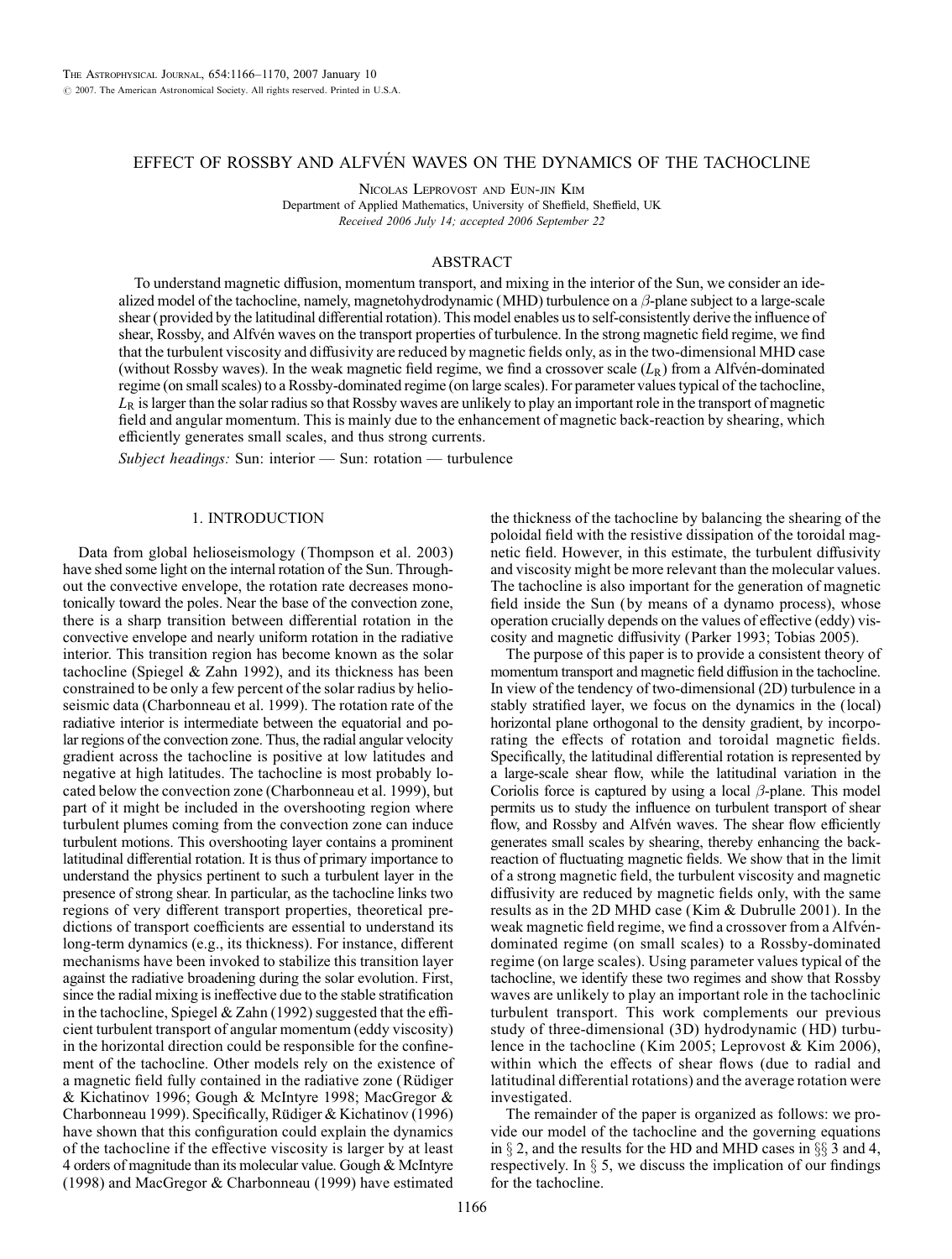#### 2. MODEL

To model the tachocline, we consider the motion in a plane  $(y, z)$  independent of the third coordinate x. In the tachocline case, the  $x$ -,  $y$ -, and  $z$ -directions stand respectively for the radial, azimuthal, and latitudinal directions. For simplicity, we assume that the Coriolis force varies linearly with latitude:  $\Omega = (\Omega_0 + \beta z)\hat{x}$ . This model has originally been introduced by Rossby (1939) to study a homogeneous sheet of fluid on a sphere, the effect of the sphericity being only in the variation of the rotation rate with latitude. The term containing  $\beta$  is responsible for the appearance of the so-called Rossby waves. We also assume that, on large scales, there are a linear shear flow (due to latitudinal differential rotation),  $U_0 = -(Az)\hat{y}$ , and a uniform toroidal magnetic field,  $B_0 =$  $B_0\hat{y}$ , where  $A > 0$  and  $B_0 > 0$  without loss of generality. This magnetic field supports Alfvén waves in the system, whereas a shear flow will favor the creation of small scales in the direction of the shear and thus enhance the dissipation (Kim & Dubrulle 2001; Kim & Diamond 2003; Kim 2006). The generation of small scales by a shear flow enhances the effect of Lorentz force via the formation of strong current. Consequently Alfvén waves tend to become dynamically more important than Rossby waves, as is shown below.

Because of the geometry of the problem, it is convenient to work with the vorticity of the fluctuations  $\omega = (\nabla \times v) \cdot \hat{x}$  and their magnetic potential defined by  $\mathbf{b} = \nabla \times (a\hat{x})$ . We study these fluctuations in the framework of the quasi-linear approximation (Moffatt 1978), where the interaction between the small-scale fields can be neglected:

$$
(\partial_t + U_0 \partial_y)\omega = -\beta v_z - (B_0 \partial_y)\nabla^2 a + \nu \nabla^2 \omega + f_w, \quad (1)
$$
  

$$
(\partial_t + U_0 \partial_y)a = -v_zB_0 + \eta \nabla^2 a.
$$

Here, we assume that the turbulence is driven mainly hydrodynamically (no force in the equation for the magnetic field). For simplicity, we assume a unit magnetic Prandtl number  $(\nu = \eta)$ and introduce a time-dependent Fourier transform to capture the shearing effect:

$$
F(\mathbf{x},t) = \frac{1}{(2\pi)^2} \int d^2\mathbf{k} \, e^{i[k_y y + k_z(t)z]} \tilde{F}(\mathbf{k},t),\tag{2}
$$

where F stands for  $\omega$ , a, or  $f_w$  and the azimuthal wavenumber evolves as  $\partial_t k_z = k_y A$ . By using the transformation,  $\hat{F} =$  $\tilde{F}$  exp  $[\nu(k_y^2 t + k_z^3 / 3k_y A)]$ , to absorb the diffusion term and by transforming the time variable from t to  $\tau = k_z(t)/k_y =$  $k_z(t_0)/k_y + A(t - t_0)$ , equation (1) can be rewritten as

$$
\partial_{\tau}\hat{\omega} = i \frac{\alpha \hat{\omega}}{(1 + \tau^2)} + ik_{y}^{2} \gamma (1 + \tau^2) \hat{a} + \frac{\hat{f}_{w}}{A},
$$
  

$$
\partial_{\tau}\hat{a} = i \frac{\gamma \hat{\omega}}{k_{y}^{2}(1 + \tau^2)}.
$$
 (3)

Here,  $\alpha = \beta / A k_y$  is the ratio between the rate of change in the rotation vector and the shearing rate, and  $\gamma = B_0 k_y / A$  is the ratio between the magnetic field and the shear. Note that the velocity and magnetic fields can be obtained from the vorticity and the magnetic potential by the identities:  $\hat{v}_y = ik_z \hat{\omega}/k^2$ ,  $\hat{v}_z = -ik_y \hat{\omega}/k^2$ ,  $\hat{b}_y = ik_z \hat{a}$ , and  $\hat{b}_z = -ik_y \hat{a}$ . Equation (3) can be solved with the initial conditions  $\hat{\omega} = \hat{a} = 0$  at  $\tau = \tau_0 = k_z(t_0)/k_y$ . Note that the precise value of the initial conditions is irrelevant as we are mainly interested in the long-time limit, where the memory of the initial conditions has been lost.

We are also interested in the transport of chemical species whose concentration is again split into a large-scale and a fluctuating part:  $N = N_0 + n$ . In the quasi-linear approximation, by assuming the molecular diffusivity of particles to be the same as the molecular viscosity (for the case of a nonunit Prandtl number, see Kim 2006), we obtain the following equation for the fluctuating density of particles:

$$
\partial_{\tau}\hat{n} = i\frac{\hat{\omega}}{k_{y}(1+\tau^2)}\partial_{z}N_0, \tag{4}
$$

which is the same as the second equation in (3) up to a multiplicative constant. Thus, the turbulent diffusivity of the magnetic field is the same as the turbulent particle diffusivity for  $D = \eta$ .

#### 3. HD RESULTS

We first consider the case without a magnetic field ( $\gamma = 0$ ) to elucidate the influence of Rossby waves on a sheared turbulence. Equation (3) with  $\gamma = 0$  can be readily integrated with the following result for the fluctuating vorticity:

$$
\hat{\omega} = \int_{\tau_0}^{\tau} \frac{dt}{A} e^{i\alpha \left[ \arctan \tau - \arctan t \right]} \hat{f}_w(t).
$$
 (5)

To calculate the turbulence intensity and the turbulent transport of angular momentum (i.e., the eddy viscosity  $\nu_T$  defined as  $\langle v_y v_z \rangle = -v_T \partial_z U_0 = v_T A$ , we prescribe the statistical properties of the forcing  $f_w$  to be spatially homogeneous and temporally short correlated with the correlation time  $\tau_f$ :

$$
\langle \tilde{f}_w(\boldsymbol{k}_1,t_1)\tilde{f}_w(\boldsymbol{k}_2,t_2)\rangle = \tau_f(2\pi)^2\delta(\boldsymbol{k}_1+\boldsymbol{k}_2)\delta(t_1-t_2)\phi(\boldsymbol{k}_2). \quad (6)
$$

Here,  $\phi(\mathbf{k}_2)$  is the power spectrum of the forcing. We focus on the strong-shear limit:  $\xi = \nu k_y^2 / A \ll 1$ , which is valid on characteristic scales of fluctuation  $L \gg L_s = 2\pi (\nu/A)^{1/2}$ . The calculation of the turbulence intensity and turbulent viscosity is similar to that of Kim (2005), to which we refer the readers for technical details. The following solutions are obtained:

$$
\langle \omega^2 \rangle \sim \frac{\tau_f}{(2\pi)^2 A} \int d^2 \mathbf{k} \, \phi(\mathbf{k}) \frac{1}{3} \left(\frac{3}{2\xi}\right)^{1/3} \Gamma\left(\frac{1}{3}\right),
$$

$$
\nu_T \sim -\frac{\tau_f}{2(2\pi)^2 A^2} \int d^2 \mathbf{k} \, \frac{\phi(\mathbf{k})}{k^2}.
$$
 (7)

The results in equation (7) are the same as those in the 2D turbulence with  $\beta = 0$  (Kim & Dubrulle 2001). That is, turbulence amplitude and transport are reduced only by shear stabilization, and Rossby waves have no influence on the intensity of turbulence or the transport of angular momentum. In the kinematic regime ( $\gamma = 0$ ), we can also compute the magnetic diffusivity  $\eta_T$ , which enters the induction equation for the mean magnetic field and is defined as  $\langle av_z \rangle = -\eta_T \partial_z A_0 = -\eta_T B_0$ :

$$
\eta_T \sim \frac{2\tau_f}{(2\pi)^2 A^2} \int d^2 \mathbf{k} \, \frac{\phi(\mathbf{k})}{\alpha^2 k_y^2} \sin^2 \left(\alpha \arctan \frac{1}{a}\right) \sim \frac{2\tau_f}{(2\pi)^2 \beta^2} \int d^2 \mathbf{k} \, \phi(\mathbf{k}) \sin^2 \left(\alpha \arctan \frac{1}{a}\right).
$$
 (8)

Here  $\alpha = \beta / A k_y$  and  $a = k_z / k_y$ . Thus, in the kinematic regime, the magnetic field diffuses more slowly compared to the 2D HD case (the sine cardinal function being always smaller than 1). The last expression in equation (8) even shows that for large enough  $\beta$ , the magnetic diffusivity is reduced by a factor of  $\beta^{-2}$ . Note that the same reduction applies to the transport of particle as  $\eta_T = D_T$ .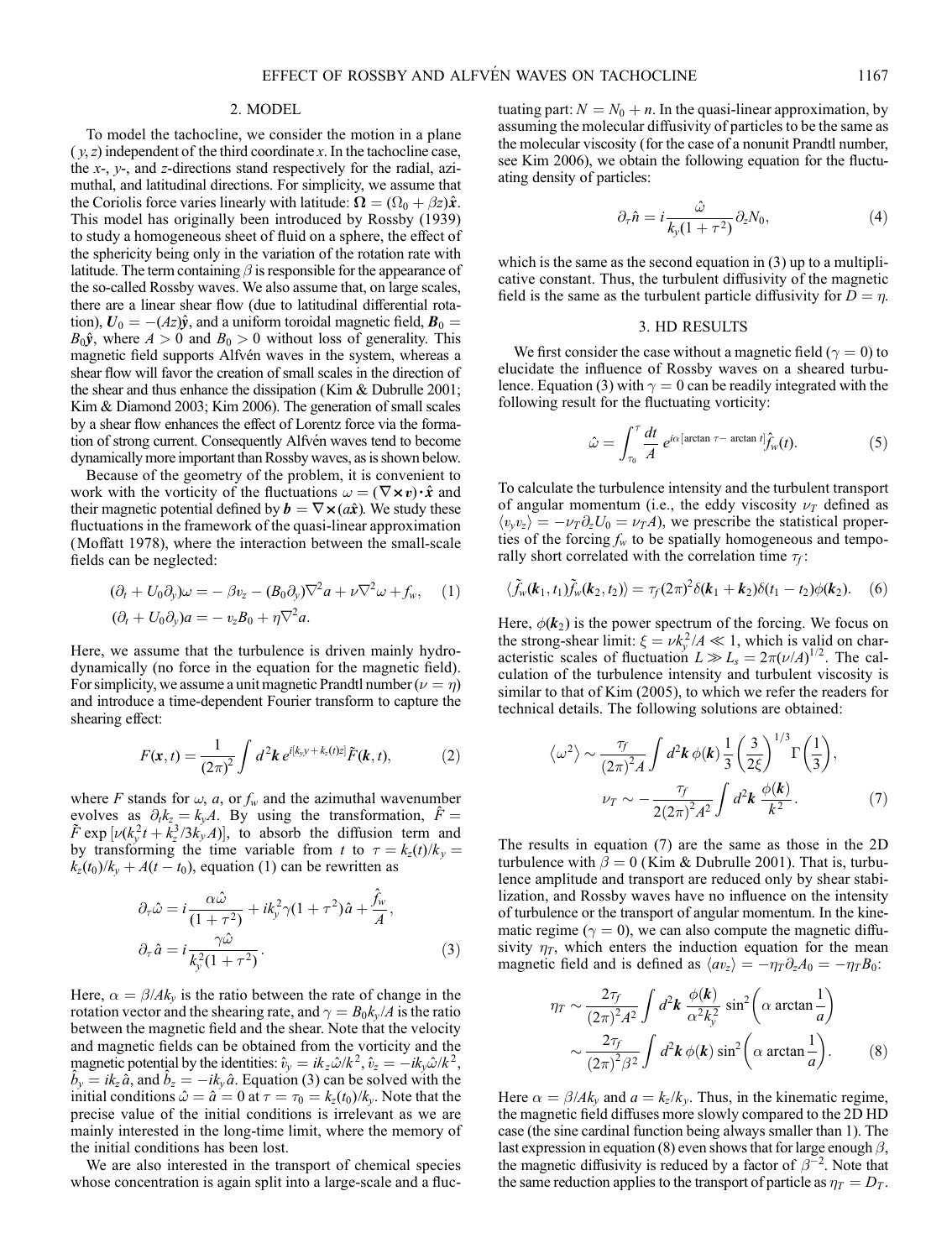#### 4. MHD TURBULENCE ON A  $\beta$ -PLANE

Combining the two equations of system (3), we can obtain the following equation for the magnetic potential:

$$
\partial_{\tau}\left[(1+\tau^2)\partial_{\tau}\hat{a}\right] - i\alpha\partial_{\tau}\hat{a} + \gamma^2(1+\tau^2)\hat{a} = \frac{i\gamma}{Ak_y^2}\hat{f}_w. \quad (9)
$$

The exact solution to equation (9) can be written in terms of Heun's confluent function; however, we here derive the physically more transparent results in the case of a weak and a strong magnetic field separately. The boundary between the weak  $(|\gamma| \gg 1$ , where  $\gamma = B_0 k_y / A$ ) and the strong magnetic regime  $(|\gamma| \ll 1)$  is given by  $L_B = 2\pi B_0 / A$ .

#### 4.1. Weak Magnetic Field

For  $|\gamma| \ll 1$ , we calculate the correction to the magnetic potential and vorticity up to second order in  $\gamma$  as

$$
\hat{\omega}(\tau) = \hat{\omega}_0(\tau) + \gamma \hat{\omega}_1(\tau) + \gamma^2 \hat{\omega}_2(\tau) + \dots
$$
  
and 
$$
\hat{a}(\tau) = 0 + \gamma \hat{a}_1(\tau) + \gamma^2 \hat{a}_2(\tau) + \dots,
$$
 (10)

where  $\hat{\omega}_0(\tau)$  is given by equation (5). Solving order by order, we find that  $\hat{\omega}$  is an even function of  $\gamma$ , whereas  $\hat{\alpha}$  is an odd function. The first correction to the HD result is

$$
\hat{a}_1(\tau) = \int_{\tau_0}^{\tau} dt \frac{\hat{f}_w(t)}{k_y^2 A \alpha} \left[ e^{i\alpha(\arctan \tau - \arctan t)} - 1 \right],
$$
  

$$
\hat{\omega}_2(\tau) = \frac{i}{A \alpha} \int_{\tau_0}^{\tau} dt \hat{f}_w(t) e^{i\alpha \arctan \tau} \times \int_t^{\tau} dt' \left( e^{-i\alpha \arctan t} - e^{-i\alpha \arctan t'} \right).
$$
 (11)

Using equation (11), we can easily calculate the second- order  $(in \gamma)$  correction to the turbulence amplitude and turbulent stresses. Assuming that the forcing has the following symmetry property  $\phi(k_v) = \phi(-k_v)$ , we find that the first correction to the turbulence amplitude vanishes as it is odd in  $k_y$ . The turbulence amplitude is thus given by equation (7), showing that neither Alfven nor Rossby waves change the turbulence amplitude. On the contrary, the Reynolds and Maxwell stresses are modified as follows:

$$
\langle v_y v_z \rangle \sim -\frac{\tau_f}{(2\pi)^2 A}
$$
  
\n
$$
\times \int d^2 \mathbf{k} \phi(\mathbf{k}) \left[ \frac{1}{2k^2} + \frac{2\gamma^2}{k_y^2 \alpha^2} \sin^2 \left( \frac{\alpha}{2} \arctan \frac{1}{a} \right) \right],
$$
  
\n
$$
\langle b_y b_z \rangle \sim -\frac{4\tau_f}{3(2\pi)^2 A}
$$
  
\n
$$
\times \int d^2 \mathbf{k} \frac{\gamma^2 \phi(\mathbf{k})}{k_y^2 \alpha^2} \sin^2 \left( \frac{\alpha}{2} \arctan \frac{1}{a} \right) \left( \frac{3}{2\xi} \right)^{2/3} \Gamma \left( \frac{2}{3} \right).
$$
  
\n(12)

Here,  $\alpha = \beta / A k_y$ ,  $a = k_z / k_y$ , and  $\xi = \nu k_y^2 / A$ . One can see that the correction to the magnetic stress is much larger than that to the Reynolds stress (recall that  $\xi \ll 1$ ). Comparing the zeroth-order solution for the Reynolds stress and second order for the Maxwell stress, we find that the former is dominant if  $\gamma^2 \alpha^{-2} \xi^{-2/3} \ll 1$ (giving us the result of the 2D case). In the opposite case  $(\gamma^2 \alpha^{-2} \xi^{-2/3} \gg 1)$ , the transport of angular momentum is mainly controlled by the magnetic part of the stress, i.e., by Alfvén wave turbulence. In particular, the turbulent viscosity  $\nu_T = (\langle v_y v_z \rangle - \langle v_y v_z \rangle)$   $\langle b_v b_z \rangle$ /*A* is now positive, reminiscent of the direct cascade of energy in MHD turbulence (Kim & Dubrulle 2001). These results enable us to calculate the characteristic scale at which the transition from the Rossby wave turbulence (with negative viscosity) to the Alfvén turbulence (positive viscosity) occurs,  $L_R$  =  $2\pi (AB_0^3/\beta^3 \nu)^{1/4}$ , which corresponds to the "Rhines scale" (referring to the scale that separates, in ordinary geostrophic turbulence, eddy turbulence from wave turbulence). Our result shows that  $L_{\rm R} \sim R_e^{1/4} \sim R_m^{1/4}$ , as we assume a unit Prandtl number. However, it is easy to show that for  $\eta \gg \nu$  (as is relevant for the tachocline), or equivalently for  $P_m \ll 1$ , the first correction to the magnetic potential is the same as above. Consequently, the magnetic stress remains the same, with  $\nu$  being replaced by  $\eta$ . Thus, for low Prandtl number, the crossover scale is  $L_R =$  $2\pi (AB_0^3/\beta^3\eta)^{1/4} \sim R_m^{1/4}$ . This scaling is the same as that of Diamond et al. (2007) obtained in a different context (MHD turbulence on a  $\beta$ -plane without a shear flow).

In a similar way, we can calculate the turbulent diffusivity  $\eta_T$ . To calculate the first two leading-order terms, we need to keep terms up to the third order in  $\gamma$  for the magnetic potential (not shown here for brevity). Here again, only the leading-order term survives when assuming  $\phi(k_v) = \phi(-k_v)$ , and thus the turbulent diffusivity remains the same as that obtained in the HD case (see eq. [8]).

#### 4.2. Strong Magnetic Field

When  $|\gamma| \gg 1$ , we seek a Wentzel-Kramers-Brillouin (WKB) solution of equation (9). Up to second order in  $\epsilon = 1/\gamma$ , a solution for the homogeneous part can be found as

$$
F(\tau) = A \frac{1}{\sqrt{1+\tau^2}} \exp\left[i\frac{\alpha}{2}\arctan\tau + \epsilon^2 H(\tau)\right] \cos\left[\frac{1}{\epsilon}G(\tau) + \phi\right].
$$
\n(13)

Here,  $A$  and  $\phi$  are two integration constants:

$$
G(\tau) = \tau + \frac{\epsilon^2}{4} \left( \frac{\alpha^2}{4} - 1 \right) \left( \arctan \tau + \frac{\tau}{1 + \tau^2} \right),
$$

$$
H(\tau) = \left( 1 - \frac{\alpha^2}{4} \right) \frac{1}{4(1 + \tau^2)^2}.
$$
(14)

Using the method of variation of constants, one obtains the solution for the magnetic potential and the vorticity:

$$
\hat{a}(\tau) = \int_{\tau_0}^{\tau} dt \frac{i\hat{f}_w(t)}{Ak_y^2 G'(t)\sqrt{1+t^2}\sqrt{1+\tau^2}}\n\times \exp\left\{\frac{i\alpha}{2}(\arctan\tau - \arctan t)\n+ \epsilon^2 [H(\tau) - H(t)]\right\} \sin\frac{1}{\epsilon} [G(\tau) - G(t)],
$$
\n
$$
\hat{\omega}(\tau) = \int_{\tau_0}^{\tau} dt \frac{\hat{f}_w(t)\sqrt{1+\tau^2}}{AG'(t)\sqrt{1+t^2}}\n\times \exp\left\{\frac{i\alpha}{2}(\arctan\tau - \arctan t)\n+ \epsilon^2 [H(\tau) - H(t)]\right\}\n\times \left\{G'(\tau)\cos\frac{1}{\epsilon} [G(\tau) - G(t)]\n+ \frac{i\alpha G'(t)^2 - 2\tau}{2(1+\tau^2)G'(\tau)^2} \epsilon \sin\frac{1}{\epsilon} [G(\tau) - G(t)]\right\}.\n(15)
$$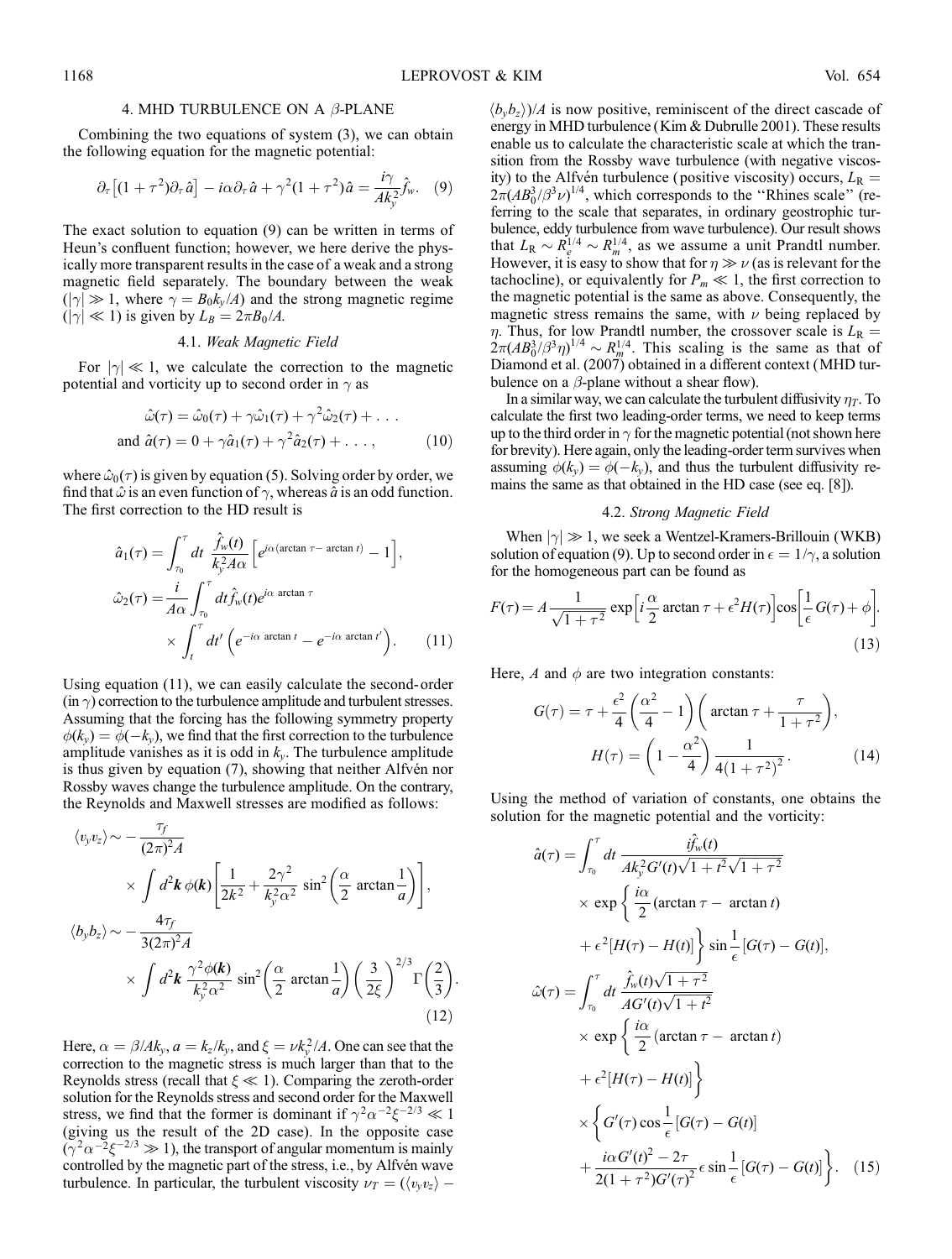

Fig. 1.—Sketch of the different relevant scales evidenced in this paper for tachoclinic values of the parameters. The parameter  $L_R$  is the scale that separates the strong magnetic field regime from the weak one, and  $L_B$  (obtained in the weak-field approximation) is the scale that separates an Alfvén-dominated regime from a Rossbydominated one. We also included the smallest scale  $L<sub>S</sub>$  for which the large-shear limit is valid.

We can then use equation (15) to calculate the Reynolds and Maxwell stresses and the turbulent viscosity. In the strong-shear limit ( $\xi \ll 1$ ), we obtain the following:

$$
\nu_T \sim \frac{\tau_f}{4(2\pi)^2 B_0^2} \int d^2 \mathbf{k} \, \frac{\phi(\mathbf{k}) k_y^2}{k^6} \left(1 - \frac{\alpha^2}{4}\right). \tag{16}
$$

Equation (16) shows that the turbulent viscosity is the same as in 2D MHD (Kim & Dubrulle 2001) except for the additional term proportional to  $\alpha^2$  due to the transport reduction by Rossby waves. However, the strong magnetic field limit is only valid for  $k_v \ll A/B_0$ , and thus the correction term is bounded from above:  $\alpha \ll \beta B_0 / A^2$ . Using typical solar values,  $B_0 \sim 1$  T,  $A \sim 6 \times$  $10^{-8}$  s<sup>-1</sup>, and  $\beta \sim 2.7 \times 10^{-15}$  m<sup>-1</sup> s<sup>-1</sup>, we obtain  $\alpha \ll 0.75$ , and consequently the correction term (proportional to  $\alpha^2$ ) is very small.

The turbulent diffusivity can also be obtained in a similar way:

$$
\eta_T \sim \frac{\tau_f}{6(2\pi)^2 B_0^2} \int d^2 \mathbf{k} \; \frac{\phi(\mathbf{k})}{k^2 k_y^2} \left(\frac{3}{2}\right)^{1/3} \Gamma\left(\frac{1}{3}\right) \left(\frac{\nu k_y^2}{A}\right)^{2/3}, \quad (17)
$$

which is the same as the 2D case. Therefore, both the turbulent viscosity and diffusivity are reduced by a strong large-scale magnetic field, while the effect of Rossby waves is negligible.

#### 5. DISCUSSION

In order to elucidate the turbulent transport in the tachocline, we considered a 2D model of turbulence on a  $\beta$ -plane, in the presence of a large-scale latitudinal shear (with shearing rate A) and a uniform toroidal magnetic field (intensity  $B_0$ ). By using the quasi-linear approximation, we have computed the turbulent viscosity and diffusivity (of magnetic fields or particle) in the two limiting cases of weak and strong magnetic field. The intensity of turbulence is not altered much by the presence of waves, whereas the turbulent transport can be severely affected due to the effect of these waves on the phase of the field.

In the case of a weak magnetic field, we have shown that there is a crossover scale  $L_{\rm R} = 2\pi (AB_0^3/\beta^3 \eta)^{1/4}$  from an Alfvéndominated (on small scales) to a Rossby-dominated turbulence (on large enough scales). In the Rossby-dominated regime, we found a negative turbulent viscosity, suppressed only by the shear:  $\nu_T \propto -A^{-2}$ . In the Alfven-dominated regime, the turbulent viscosity is positive with the following scaling:  $\nu_T \propto B_0^2 (\beta A)^{-2}$ . We have also shown that the turbulent diffusivity is not very much affected by a weak magnetic field and that for all scales, the turbulent diffusivity is suppressed only by Rossby waves:  $\eta_T \propto \beta^{-2}$ (the same as in the HD case). In the case of a strong magnetic field, we found that the turbulent viscosity and diffusivity are positive and the same as in the 2D MHD case (except for an additional factor in the turbulent viscosity that is very small in the tachocline context) and consequently are suppressed only by magnetic fields:  $\eta_T \propto \nu_T \propto B_0^{-2}.$ 

These findings have interesting implications for the dynamics of the tachocline. Using typical solar values,  $B_0 \sim 1$  T,  $A \sim 6 \times 10^{-8} \text{ s}^{-1}, \beta \sim 2.7 \times 10^{-15} \text{ m}^{-1} \text{ s}^{-1}, \nu \sim 10^{-2} \text{ m}^2 \text{ s}^{-1},$ and  $\eta \sim 1 \text{ m}^2 \text{ s}^{-1}$ , we can calculate the boundary between the weak and the strong magnetic regime,  $L_B = 2\pi B_0 / A \sim 10^8$  m and the scale at which the transition from Alfvén to Rossby turbulence occurs,  $L_{\rm R} = 2\pi (AB_0^3/\beta^3 \eta)^{1/4} \sim 10^{10}$  m. Let us recall that this scale was calculated in the weak magnetic field case  $(L > L_B)$ , which is consistent in the tachoclinic case as  $L_R > L_B$ . Figure 1 shows the relative positions of these two scales compared to the radius of the Sun  $R_{\odot}$ . We also show on this figure the minimal scale  $L_s = 2\pi (\nu / A)^{1/2} \sim 10^3$  m for which our strongshear approximation holds.

As relevant motions in the tachocline are probably on scales smaller than the solar radius, the dynamics of the tachocline is likely to be insensitive to the effect of Rossby waves. In the worst case, the dynamics would be that of the weak magnetic field with Alfvén-dominated turbulence (meaning a positive turbulent viscosity). These results are mainly due to the enhancement of the back-reaction of fluctuating magnetic fields by shearing. We note that our result is directly related to Gilman & Fox (1997), who have found a similar behavior of the dominance of magnetic fields in transporting angular momentum in their numerical study of the joint instability (on a spherical shell with imposed differential rotation and magnetic field): even for weak magnetic fields, the transport of angular momentum from the mean field to the perturbation is mainly carried by the Maxwell stress rather than the Reynolds stress.

The reduction of the turbulent diffusion and transport induced by Alfvén waves may be problematic in the solar context, invalidating some of the mechanisms believed to be important for the tachocline dynamics (see also Diamond et al. 2007), e.g., the turbulent horizontal viscosity model of Spiegel & Zahn (1992). However, the important point in this particular scenario is that the horizontal viscosity can be much larger than the vertical one. We have shown (Leprovost  $& Kim 2006$ ) that this is the case for a turbulence sheared more strongly in the radial direction than in the latitudinal one (as is the case in the tachocline where the radial shear is at least 1 order of magnitude greater than the latitudinal one). If the effect of the magnetic field is the same in the two directions (reduction by a factor of  $B_0^2$ ), this result should not be altered by the inclusion of a magnetic field. However, a detailed analysis of this situation requires the study of a 3D model and is outside the scope of this paper.

Finally, we note that in this paper, we assumed the toroidal magnetic field to be uniform on a local Cartesian  $(\beta)$  plane. However, on a sphere, there is a possibility of instability in the presence of a band of toroidal magnetic field and latitudinal differential rotation (Gilman & Fox 1997). The turbulence arising from this